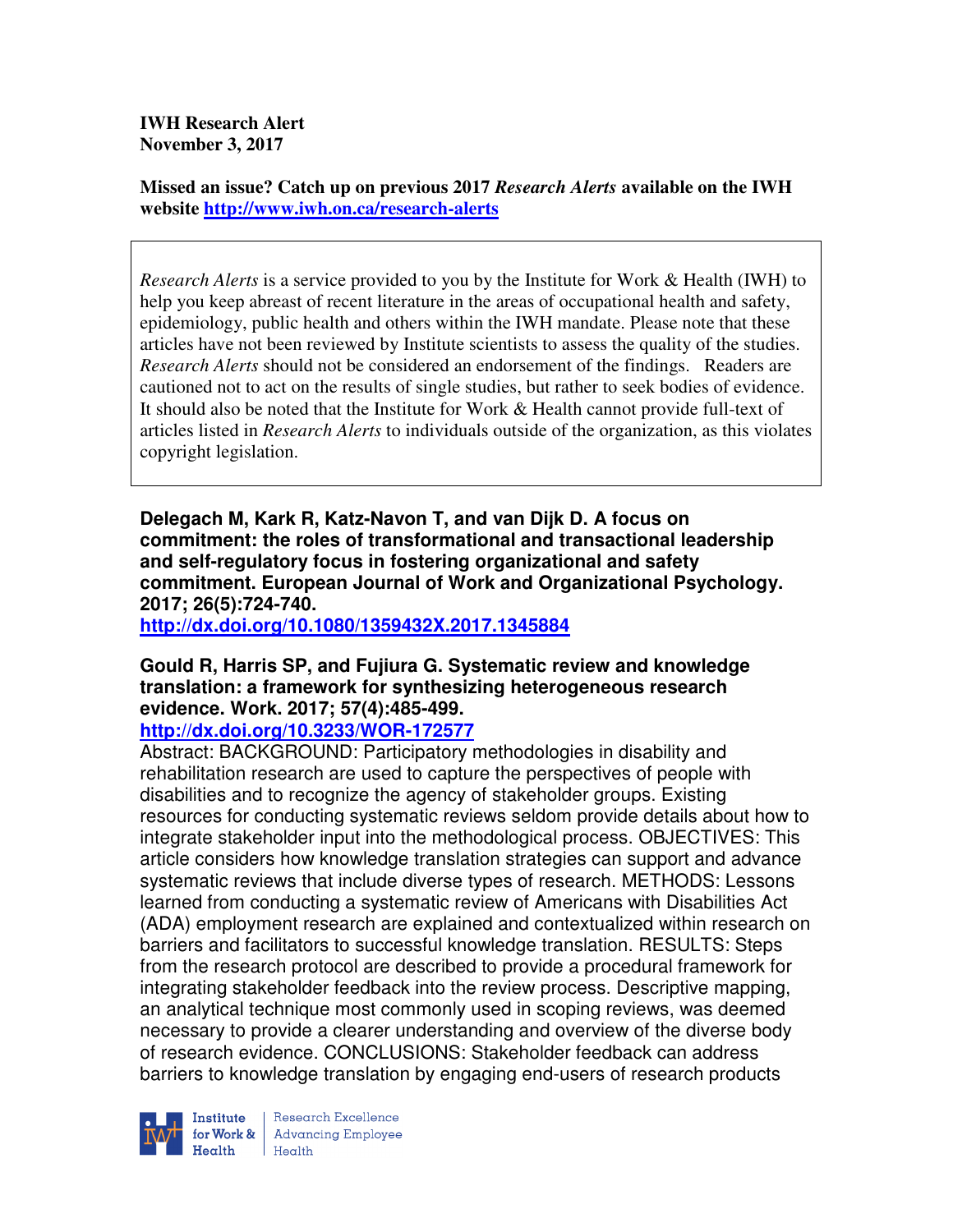throughout the review process. Given the growing scholarly recognition of qualitative and mixed-methods techniques as suitable approaches for systematic review, there is further need for consideration on how these approaches can benefit from more participatory research processes

## **Harrison S, Jones HE, Martin RM, Lewis SJ, and Higgins JPT. The albatross plot: a novel graphical tool for presenting results of diversely reported studies in a systematic review. Research Synthesis Methods. 2017; 8(3):281-289.**

**http://dx.doi.org/10.1002/jrsm.1239 [open access]**

Abstract: Meta-analyses combine the results of multiple studies of a common question. Approaches based on effect size estimates from each study are generally regarded as the most informative. However, these methods can only be used if comparable effect sizes can be computed from each study, and this may not be the case due to variation in how the studies were done or limitations in how their results were reported. Other methods, such as vote counting, are then used to summarize the results of these studies, but most of these methods are limited in that they do not provide any indication of the magnitude of effect. We propose a novel plot, the albatross plot, which requires only a 1-sided P value and a total sample size from each study (or equivalently a 2-sided P value, direction of effect and total sample size). The plot allows an approximate examination of underlying effect sizes and the potential to identify sources of heterogeneity across studies. This is achieved by drawing contours showing the range of effect sizes that might lead to each P value for given sample sizes, under simple study designs. We provide examples of albatross plots using data from previous meta-analyses, allowing for comparison of results, and an example from when a meta-analysis was not possible

## **Heerkens YF, de Brouwer CPM, Engels JA, van der Gulden JWJ, and Kant I. Elaboration of the contextual factors of the ICF for Occupational Health Care. Work. 2017; 57(2):187-204.**

# **http://dx.doi.org/10.3233/WOR-172546**

Abstract: BACKGROUND: Many work-related items are not included in the current classification of environmental factors from the International Classification of Functioning, Disability and Health (ICF). Furthermore, personal factors are not classified and the ICF only provides a very limited list of examples. These facts make the ICF less useful for occupational health care and for research in the field of occupation and health. OBJECTIVE: The objective of this discussion paper is to introduce an elaboration of contextual factors, focussing on factors that influence work participation. METHODS: During the last 12 years, we developed two concept lists from the bottom up. These lists are based on our experiences in teaching and research, suggestions from students and other researchers, and factors found in the literature. In the fall of 2015 a scoping literature review was done to check for missing factors in these two concept lists. RESULTS: An elaboration of contextual factors, consisting of a list of work-related

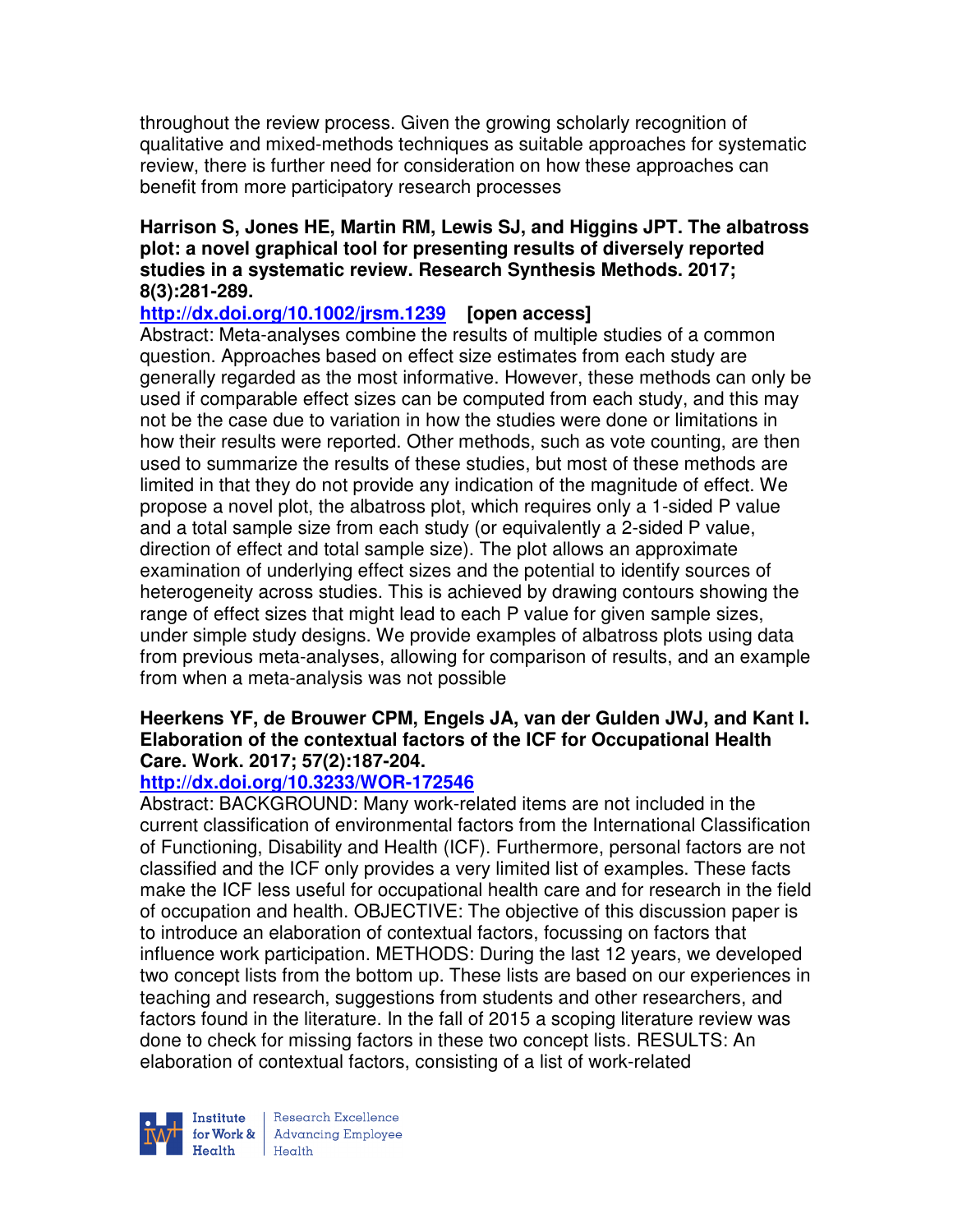environmental factors and a list of personal factors. CONCLUSIONS: Important contextual factors that influence work participation are identified. Researchers, teachers, students, occupational and insurance physicians, allied health care professionals, employers, employees, and policy makers are invited to use the elaboration and to make suggestions for improvement. The elaboration and the suggestions received can be used in the ICF revision process. The development of an ICF ontology must be given priority, to give room to this elaboration, which will increase the applicability of the ICF and enable mapping with other terminologies and classifications

## **Hiilamo A, Lallukka T, Manty M, and Kouvonen A. Obesity and socioeconomic disadvantage in midlife female public sector employees: a cohort study. BMC Public Health. 2017; 17(1):842.**

**http://dx.doi.org/10.1186/s12889-017-4865-8 [open access]** Abstract: BACKGROUND: The two-way relationship between obesity and socioeconomic disadvantage is well established but previous studies on social and economic consequences of obesity have primarily focused on relatively young study populations. We examined whether obesity is associated with socioeconomic disadvantage through the 10-12-year follow-up, and how obesityrelated socioeconomic inequalities develop during midlife among women. METHODS: Baseline data were derived from the female population of the Helsinki Health Study cohort, comprising 40-60 -year-old employees of the City of Helsinki, Finland in 2000-2002 ( $n = 6913$ , response rate 69%). The follow-up surveys were carried out in 2007 ( $n = 5810$ ) and 2012 ( $n = 5400$ ). Socioeconomic disadvantage was measured by five dichotomous measures. Repeated logistic regression analyses utilising generalized estimating equations (GEE) were used to test the association between baseline self-reported obesity and the likelihood of socioeconomic disadvantage through all phases. The effect of time on the development of inequalities was examined by time interaction terms in random effect logistic regression models. RESULTS: After adjustment for educational level, baseline obesity was associated with repeated poverty ( $OR = 1.23$ ;  $95\%$ ) CI; 1.05-1.44), frequent economic difficulties (OR = 1.74; 95% CI; 1.52-1.99), low household net income ( $OR = 1.23$ ;  $95\%$  CI; 1.07-1.41), low household wealth  $(OR = 1.90; 95\% \text{ Cl}; 1.59-2.26)$  and low personal income  $(OR = 1.22; 95\% \text{ Cl};$ 1.03-1.44). The differences in poverty rate and low personal income between the

participants with obesity and participants with normal weight widened during the follow-up. Living without a partner and early exit from paid employment explained the widening of inequalities. CONCLUSIONS: Weight status inequalities in socioeconomic disadvantage persisted or widened during the late adulthood

# **Koning P and van Sonsbeek JM. Making disability work? The effects of financial incentives on partially disabled workers. Labour Economics. 2017; 47(Supplement C):202-215.**

**http://dx.doi.org/10.1016/j.labeco.2017.05.008** 

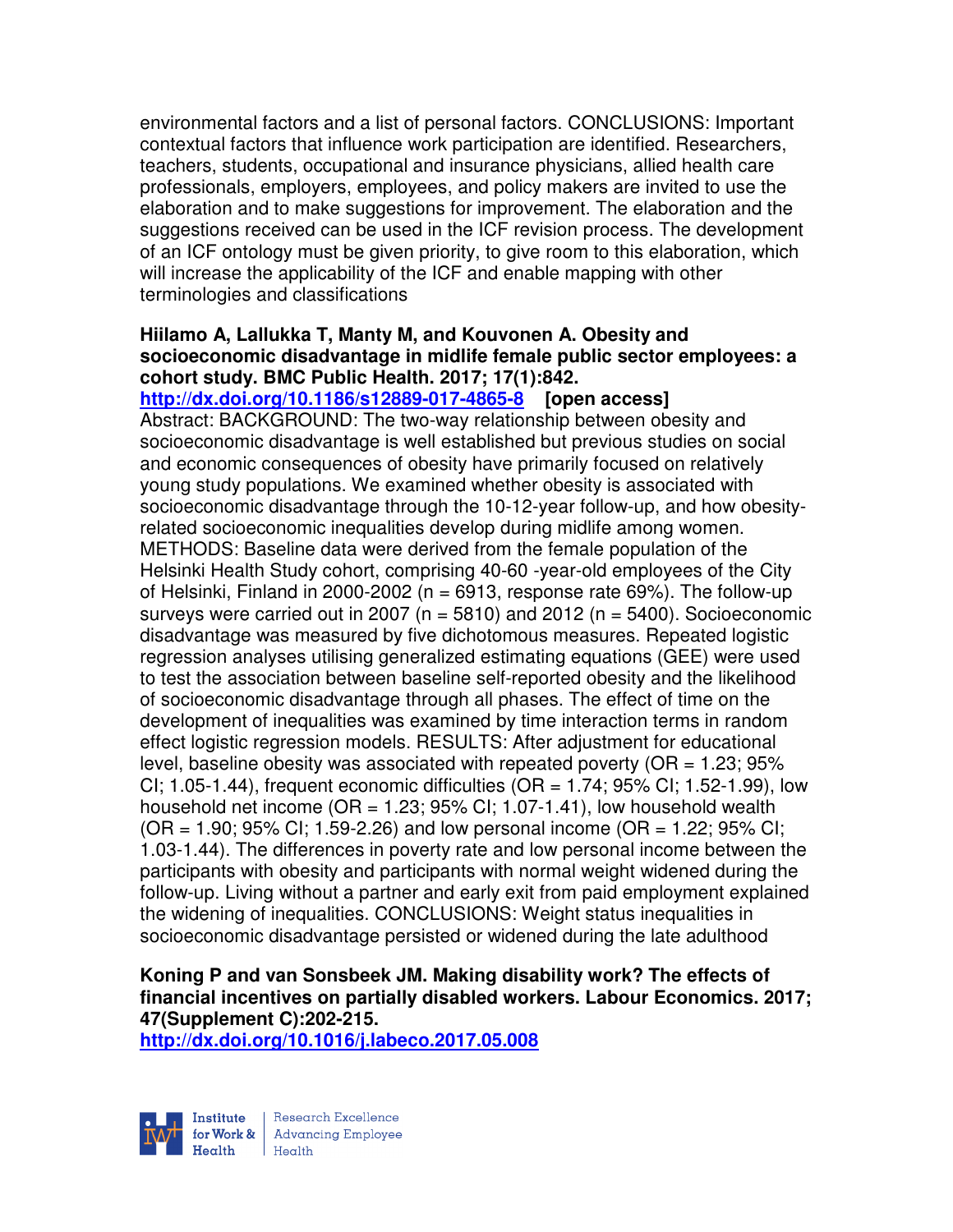# **Kramer DM, Holness DL, Haynes E, McMillan K, Berriault C, Kalenge S, and Lightfoot N. From awareness to action: Sudbury, mining and occupational disease in a time of change. Work. 2017; 58(2):149-162.**

**http://dx.doi.org/10.3233/WOR-172610** 

Abstract: BACKGROUND: Miners work in highly hazardous environments, but surprisingly, there are more fatalities from occupational diseases, including cancers, than from fatalities from injuries. Over the last few decades, the mining environment has become safer with fewer injuries and less exposure to the toxins that lead to occupational disease. There have been improvements in working conditions, and a reduction in the number of workers exposed, together with an overall improvement in the health of miners. OBJECTIVES: This study attempted to gain a deeper understanding of the impetus for change to reduce occupational exposures or toxins at the industry level. It focuses on one mining community in Sudbury, Ontario, with a high cancer rate, and its reduction in occupational exposures. It explored the level of awareness of occupational exposures from the perspective of industry and worker representatives in some of the deepest mines in the world. Although awareness may be necessary, it is often not a sufficient impetus for change, and it is this gap between awareness and change that this study explored. It examined the awareness of occupational disease as an impetus to reducing toxic exposures in the mining sector, and explores other forces of change at the industrial and global levels that have led to an impact on occupational exposures in mining. METHODS: From 2014 and 2016, 60 interviews were conducted with individuals who were part of, or witness to the changes in mining in Sudbury. From these, 12 labour and 10 industry interviews and four focus groups were chosen for further analysis to gain a deeper understanding of industry and labour's views on the changes in mining and the impact on miners' health from occupational exposures. The results from this subsection of the data is the focus for this paper. RESULTS: The themes that emerged told a story about Sudbury. There is awareness of occupational exposures, but this awareness is dwarfed in comparison to the attention that is given to the tragic fatal injuries from injuries and accidents. The mines are now owned by foreign multinationals with a change from an engaged, albeit paternalistic sense of responsibility for the health of the miners, to a less responsive or sympathetic workplace culture. Modernization has led to the elimination, substitution, or reduction of some of the worst toxins, and hence present-day miners are less exposed to hazards that lead to occupational disease than they were in the past. However, modernization and the drop in the price of nickel has also led to a precipitous reduction in the number of unionized miners, a decline in union power, a decline in the monitoring of present-day exposures, and an increase in non-unionized contract workers. The impact has been that miners have lost their solidarity and power to investigate, monitor or object to present-day exposures. CONCLUSIONS: Although an increase in the awareness of occupational hazards has made a contribution to the reduction in occupational exposures, the improvement in health of miners may be considered more as a "collateral benefit" of the changes in the mining sector. Multiple forces



Research Excellence **Advancing Employee** Health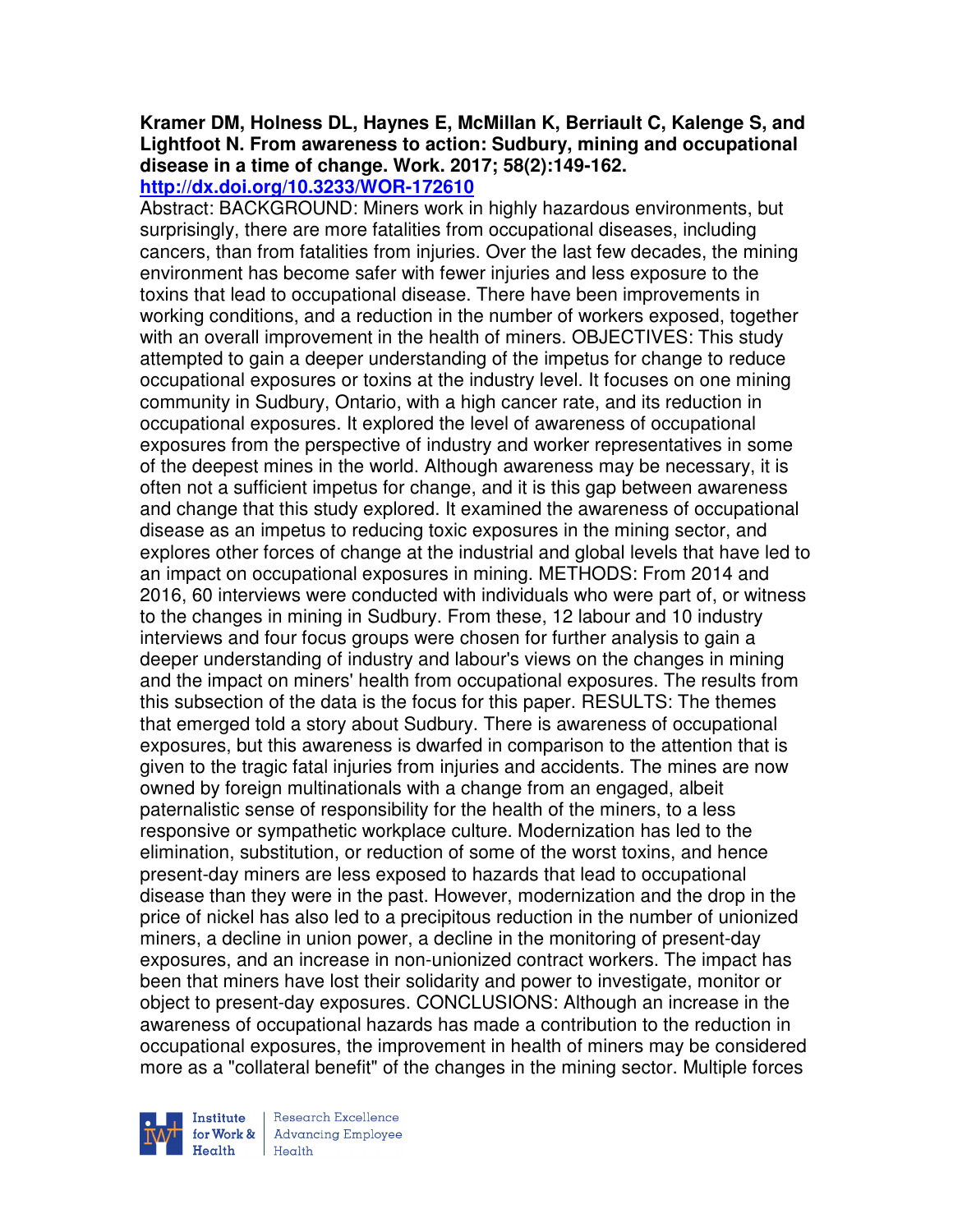at the industrial and global level have differentially led to an improvement in the working and living environment. However, with the loss of union power, the miners have lost their major advocate for miner health

## **Larsen AD, Hannerz H, Moller SV, Dyreborg J, Bonde JP, Hansen J, Kolstad HA, Hansen AM, and Garde AH. Night work, long work weeks, and risk of accidental injuries. A register-based study. Scandinavian Journal of Work, Environment, & Health. 2017; 43(6):578-586.**

## **http://dx.doi.org/10.5271/sjweh.3668**

Abstract: Objectives The aims of this study were to (i) investigate the association between night work or long work weeks and the risk of accidental injuries and (ii) test if the association is affected by age, sex or socioeconomic status. Methods The study population was drawn from the Danish version of the European Labour Force Survey from 1999-2013. The current study was based on 150 438 participants (53% men and 47% women). Data on accidental injuries were obtained at individual level from national health registers. We included all 20-59 year-old employees working >/=32 hours a week at the time of the interview. We used Poisson regression to estimate the relative rates (RR) of accidental injuries as a function of night work or long work weeks (>40 hours per week) adjusted for year of interview, sex, age, socioeconomic status (SES), industry, and weekly working hours or night work. Age, sex and SES were included as two-way interactions. Results We observed 23 495 cases of accidental injuries based on 273 700 person years at risk. Exposure to night work was statistically significantly associated with accidental injuries (RR 1.11, 99% CI 1.06-1.17) compared to participants with no recent night work. No associations were found between long work weeks (>40 hours) and accidental injuries. Conclusion We found a modest increased risk of accidental injuries when reporting night work. No associations between long work weeks and risk of accidental injuries were observed. Age, sex and SES showed no trends when included as two-way interactions

## **Luckhaupt SE, Alterman T, Li J, and Calvert GM. Job characteristics associated with self-rated fair or poor health among U.S. workers. American Journal of Preventive Medicine. 2017; 53(2):216-224. http://dx.doi.org/10.1016/j.amepre.2017.03.023**

Abstract: INTRODUCTION: Approximately 60% of the U.S. adult population is employed. Many aspects of a person's job may influence health, but it is unclear which job characteristics are most strongly associated with health at a population level. The purpose of this study was to identify important associations between job characteristics and workers' self-rated health in a nationally representative survey of U.S. workers. METHODS: Data from the 2010 National Health Interview Survey were used to calculate weighted prevalence rates for selfreported fair/poor health for five categories of job characteristics: occupation; pay/benefits (economic); work organization; chemical/environmental hazards; and psychosocial factors. Backward elimination methods were used to build a regression model for self-reported health with the significant job characteristics,

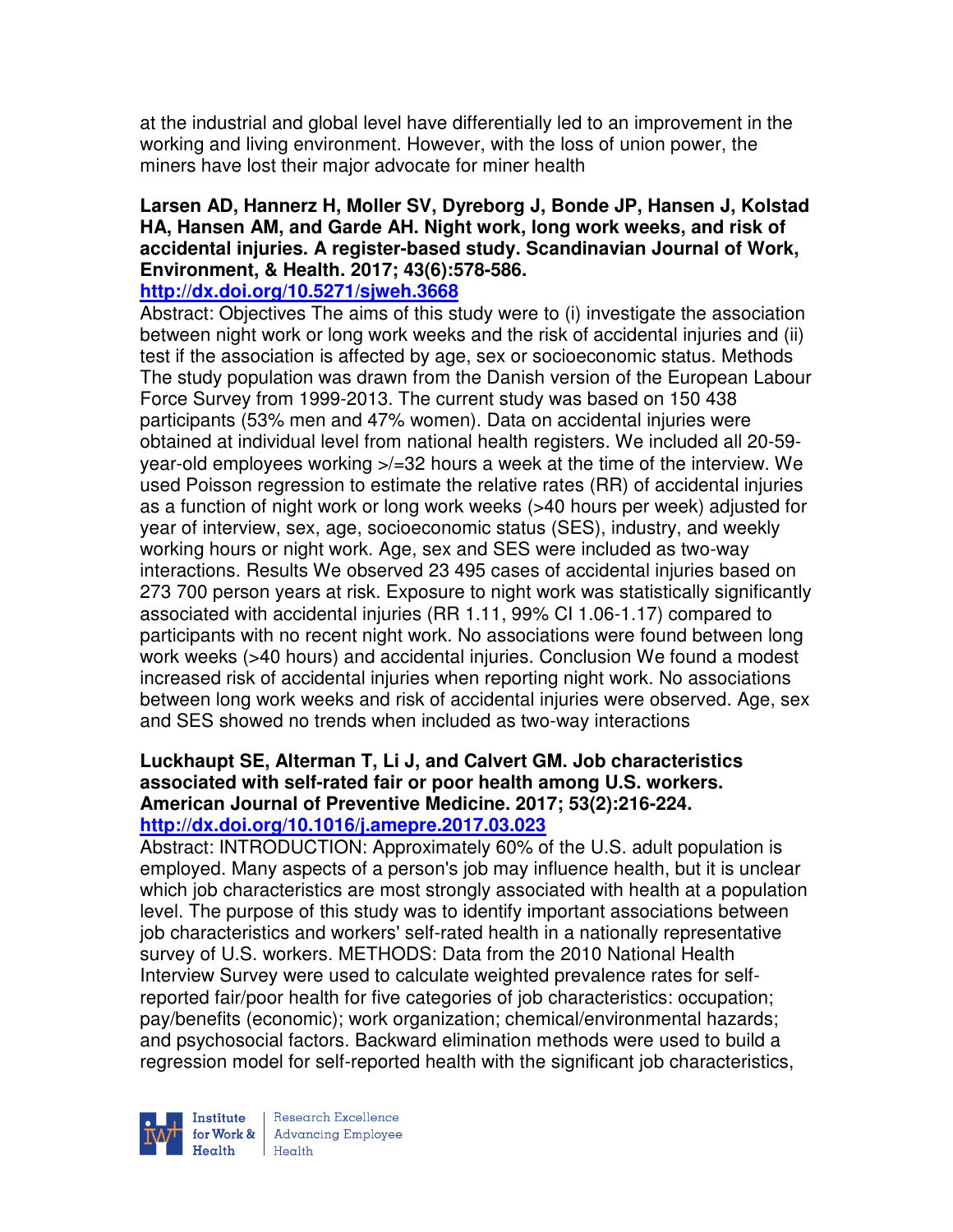adjusting for sociodemographic variables and health behaviors. Data were collected in 2010 and analyzed in 2012-2016. RESULTS: After adjusting for covariates, workers were more likely to have fair/poor health if they were employed in business operations occupations (e.g., buyers, human resources workers, event planners, marketing specialists; adjusted prevalence ratio [APR]=1.85, 95% CI=1.19, 2.88); had no paid sick leave (APR=1.35, 95%  $Cl=1.11, 1.63$ ; worried about becoming unemployed (APR=1.43, 95%  $Cl=1.22$ , 1.69); had difficulty combining work and family (APR=1.23, 95% CI=1.01, 1.49); or had been bullied/threatened on the job (APR=1.82, 95% CI=1.44, 2.29). CONCLUSIONS: Occupation, lack of paid sick leave, and multiple psychosocial factors were associated with fair/poor health among U.S. workers at the population level in 2010. Public health professionals and employers should consider these factors when developing interventions to improve worker health

## **Milner A, Aitken Z, Kavanagh A, LaMontagne AD, and Petrie D. Status inconsistency and mental health: a random effects and instrumental variables analysis using 14 annual waves of cohort data. Social Science and Medicine. 2017; 189:129-137.**

## **http://dx.doi.org/10.1016/j.socscimed.2017.08.001**

Abstract: Status inconsistency refers to a discrepancy between the position a person holds in one domain of their social environment comparative to their position in another domain. For example, the experience of being overeducated for a job, or not using your skills in your job. We sought to assess the relationship between status inconsistency and mental health using 14 annual waves of cohort data. We used two approaches to measuring status inconsistency: 1) being overeducated for your job (objective measure); and b) not using your skills in your job (subjective measure). We implemented a number of methodological approaches to assess the robustness of our findings, including instrumental variable, random effects, and fixed effects analysis. Mental health was assessed using the Mental Health Inventory-5. The random effects analysis indicates that only the subjective measure of status inconsistency was associated with a slight decrease in mental health (beta-1.57, 95% -1.78 to -1.36, p < 0.001). This size of these coefficients was maintained in the instrumental variable analysis. We suggest that status inconsistency might explain some of the relationship between social determinants (such as work and education) and health outcomes

#### **Nigatu YT, Liu Y, Uppal M, McKinney S, Gillis K, Rao S, and Wang J. Prognostic factors for return to work of employees with common mental disorders: a meta-analysis of cohort studies. Social Psychiatry and Psychiatric Epidemiology. 2017; 52(10):1205-1215. http://dx.doi.org/10.1007/s00127-017-1402-0**

Abstract: PURPOSE: To examine prognostic factors for return to work (RTW) of employees with common mental disorders (CMDs). METHODS: A systematic review and meta-analysis were performed using data from 18 published cohort studies with 24,579 participants. The studies were identified from

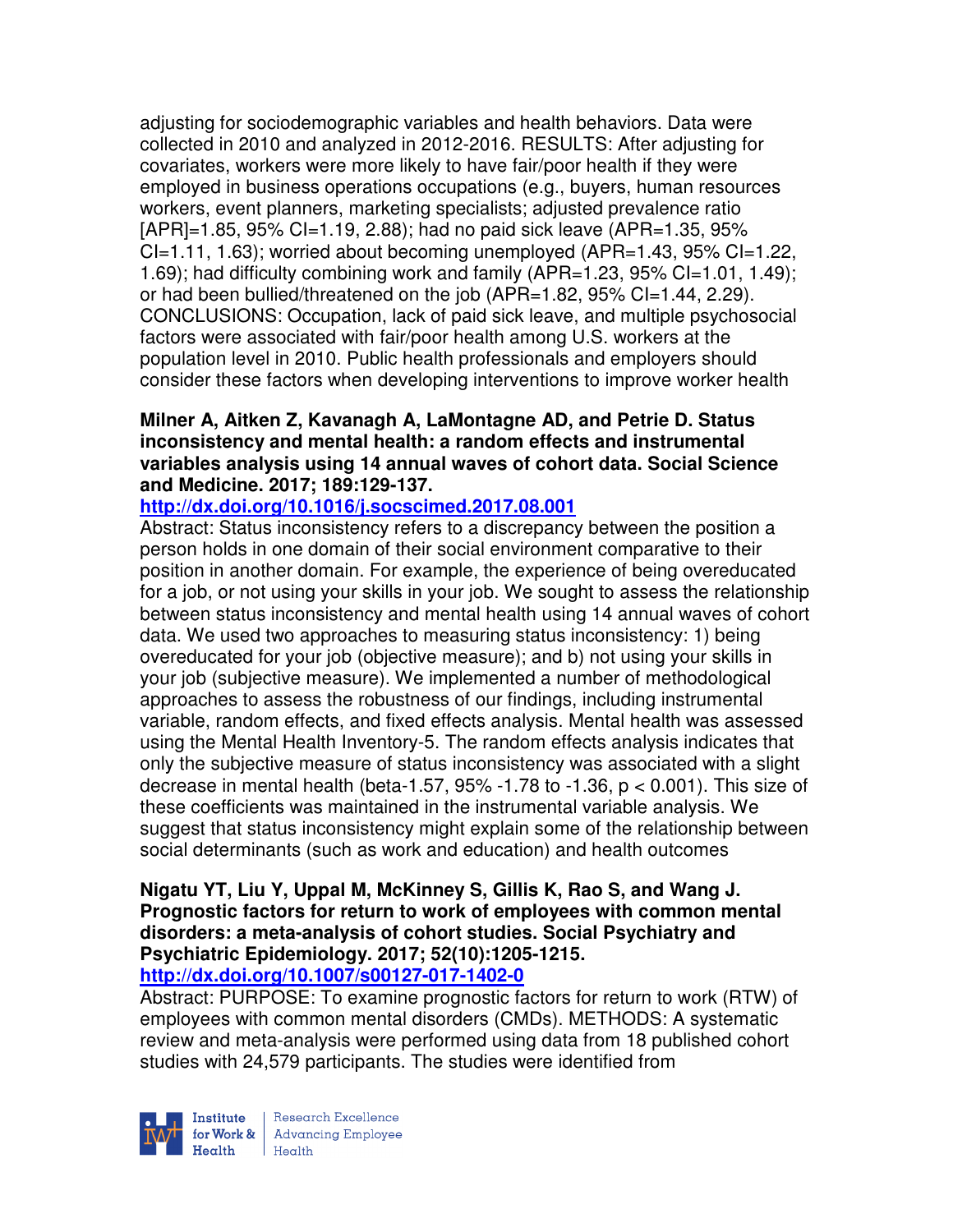MEDLINE/PubMed, PsycINFO, EMBASE, SocINDEX, and Human resource management databases from 1995 to 2016. Two authors independently screened selected studies and assessed the quality of the studies as well as the extracted data. RESULTS: We screened 7755 abstracts, from which 211 full text articles were reviewed. Eighteen cohort studies met the inclusion criteria and were included in the analysis. Significant prognostic factors for RTW included age, contact with medical specialists, RTW-self-efficacy, and work ability. The pooled hazard ratios and 95% confidence interval (CI) for age, RTW-SE, contact with medical specialists, and high work ability/low work demands in relation to RTW were 0.77 (95% CI 0.65-0.88), 1.79 (95% CI 1.24-2.33), 0.64 (95% CI 0.49- 0.80) and 1.08 (95% CI 1.06-1.11), respectively. CONCLUSIONS: Self-efficacy (SE) is a key factor in the enhancement of work ability and RTW. Improving employee's SE and collaborating with employers to enhance work ability may help to facilitate RTW. As the RTW process is complex, exploring theoretical frameworks for RTW in individuals with a CMD is also needed

**Puddy RW and Hall DM. Translating economic evidence for public health: knowledge brokers and the interactive systems framework. American Journal of Preventive Medicine. 2017; 53(5):e185-e189. http://dx.doi.org/10.1016/j.amepre.2017.06.015** 

## **Rahman MNA and Mohamad SS. Review on pen-and-paper-based observational methods for assessing ergonomic risk factors of computer work. Work. 2017; 57(1):69-77.**

## **http://dx.doi.org/10.3233/WOR-172541**

Abstract: BACKGROUND: Computer works are associated with Musculoskeletal Disorders (MSDs). There are several methods have been developed to assess computer work risk factor related to MSDs. OBJECTIVE: This review aims to give an overview of current techniques available for pen-and-paper-based observational methods in assessing ergonomic risk factors of computer work. METHODS: We searched an electronic database for materials from 1992 until 2015. The selected methods were focused on computer work, pen-and-paper observational methods, office risk factors and musculoskeletal disorders. This review was developed to assess the risk factors, reliability and validity of penand-paper observational method associated with computer work. Two evaluators independently carried out this review. RESULTS: Seven observational methods used to assess exposure to office risk factor for work-related musculoskeletal disorders were identified. The risk factors involved in current techniques of pen and paper based observational tools were postures, office components, force and repetition. From the seven methods, only five methods had been tested for reliability. They were proven to be reliable and were rated as moderate to good. For the validity testing, from seven methods only four methods were tested and the results are moderate. CONCLUSION: Many observational tools already exist, but no single tool appears to cover all of the risk factors including working posture, office component, force, repetition and office environment at office

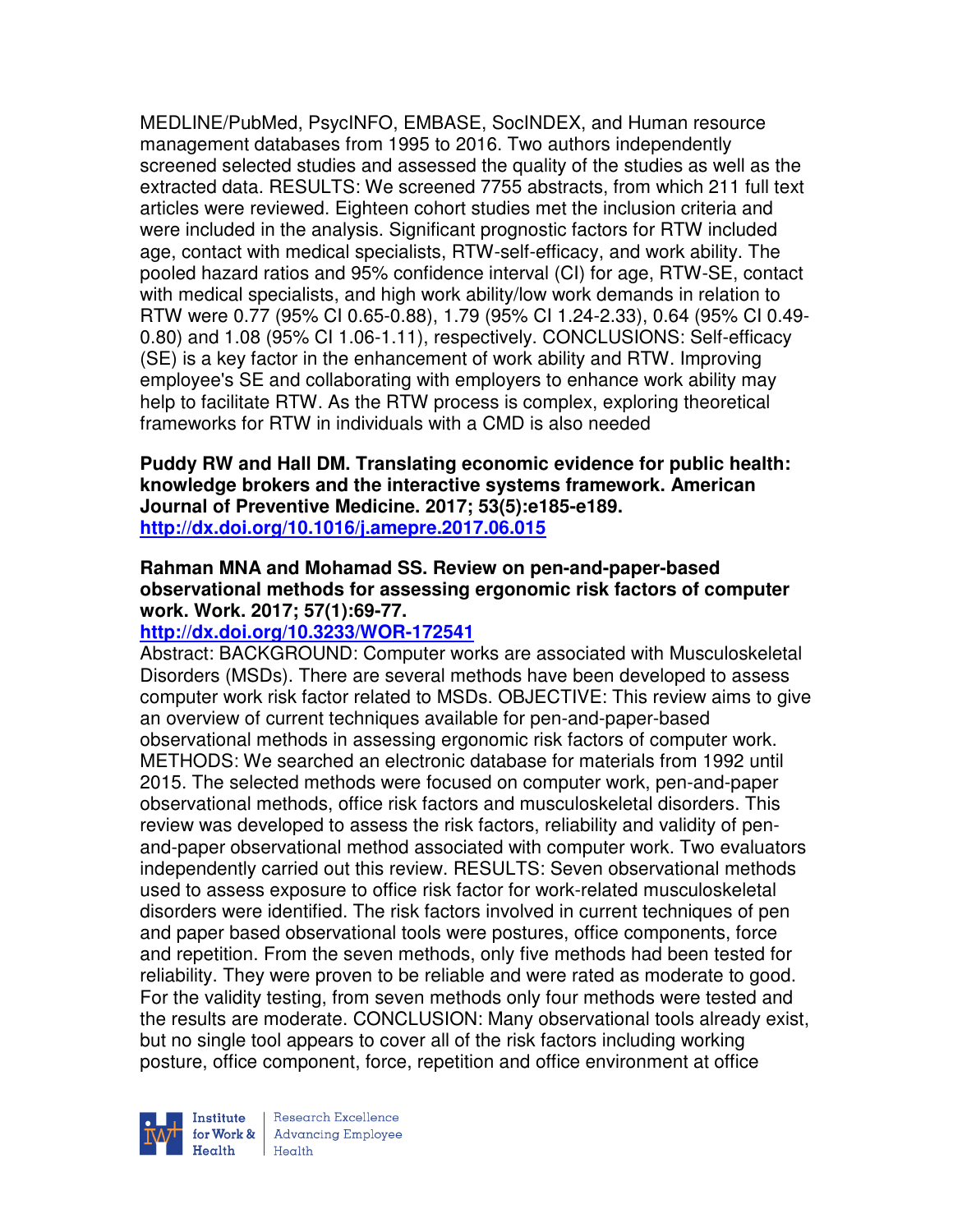workstations and computer work. Although the most important factor in developing tool is proper validation of exposure assessment techniques, the existing observational method did not test reliability and validity. Futhermore, this review could provide the researchers with ways on how to improve the pen-andpaper-based observational method for assessing ergonomic risk factors of computer work

## **Ripat JD and Woodgate RL. The importance of assistive technology in the productivity pursuits of young adults with disabilities. Work. 2017; 57(4):455-468.**

## **http://dx.doi.org/10.3233/WOR-172580**

Abstract: BACKGROUND: Young adults with disabilities often use assistive technology (AT) to address personal needs, engage in communities and pursue educational and vocational goals. Little is known about their personal experiences and challenges of accessing and using AT for productivity-related activities. OBJECTIVE: This study aimed to learn from young adults about their experiences and use of AT in supporting their productivity. METHODS: Using a qualitative approach, 20 young adult AT users engaged in semi-structured interviews and a photovoice process. Data were analysed inductively. RESULTS: Three primary themes were identified: I Have to Figure it out Myself, With the Right AT, and Relational Aspects of AT Use. Although participants were experienced AT users, they were often left alone to figure out their emerging needs. They relied on AT to participate in productivity pursuits however stigma around AT use in unsupportive work environments were new concerns. CONCLUSIONS: Young adults with disabilities draw on their experiences of AT use but may need to develop advocacy skills to ensure their needs are met in productivity-related environments. Employers and supervisors should recognize AT as essential to young adult's engagement with productivity-related activities and have an important role in developing inclusive work environments

## **Sadeghi S, Sadeghi L, Tricot N, and Mathieu L. Design and application of a tool for structuring, capitalizing and making more accessible information and lessons learned from accidents involving machinery. International Journal of Occupational Safety & Ergonomics. 2017; 23(4):457-471. http://dx.doi.org/10.1080/10803548.2016.1231785**

Abstract: Accident reports are published in order to communicate the information and lessons learned from accidents. An efficient accident recording and analysis system is a necessary step towards improvement of safety. However, currently there is a shortage of efficient tools to support such recording and analysis. In this study we introduce a flexible and customizable tool that allows structuring and analysis of this information. This tool has been implemented under TEEXMA(R). We named our prototype TEEXMA(R)SAFETY. This tool provides an information management system to facilitate data collection, organization, query, analysis and reporting of accidents. A predefined information retrieval module provides ready access to data which allows the user to quickly identify



| Research Excellence Institute<br>
for Work & Advancing Employee<br>
Health Health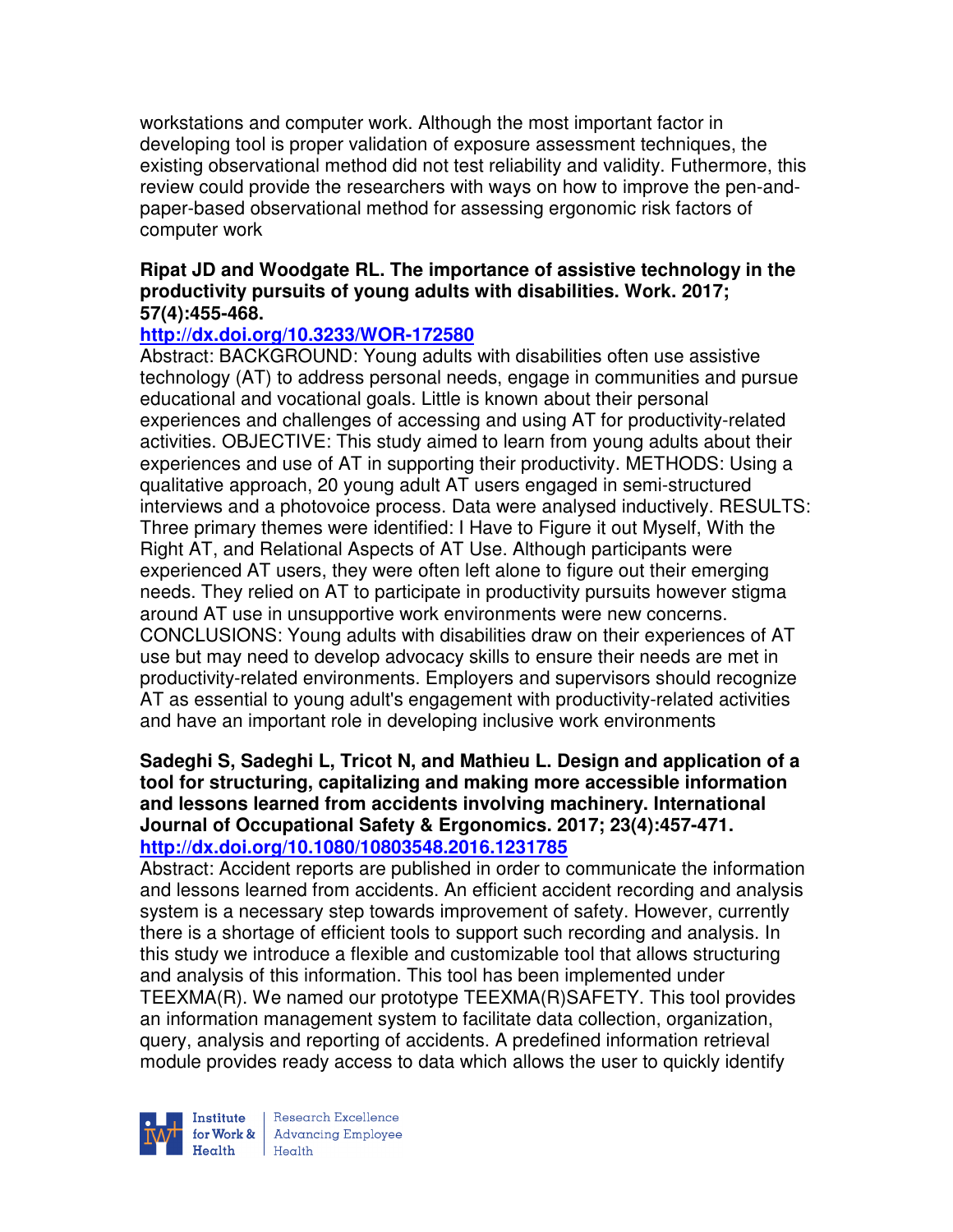the possible hazards for specific machines and provides information on the source of hazards. The main target audience for this tool includes safety personnel, accident reporters and designers. The proposed data model has been developed by analyzing different accident reports

#### **Schuring M, Robroek SJ, and Burdorf A. The benefits of paid employment among persons with common mental health problems: evidence for the selection and causation mechanism. Scandinavian Journal of Work, Environment, & Health. 2017; 43(6):540-549. http://dx.doi.org/10.5271/sjweh.3675**

Abstract: Objectives The aims of this study were to (i) investigate the impact of paid employment on self-rated health, self-esteem, mastery, and happiness among previously unemployed persons with common mental health problems, and (ii) determine whether there are educational inequalities in these effects. Methods A quasi-experimental study was performed with a two-year follow-up period among unemployed persons with mental health problems. Eligible participants were identified at the social services departments of five cities in The Netherlands when being diagnosed with a common mental disorder, primarily depression and anxiety disorders, in the past 12 months by a physician (N=749). Employment status (defined as paid employment for  $\frac{1}{2}$  hours/week), mental health [Short Form 12 (SF-12)], physical health (SF-12), self-esteem, mastery, and happiness were measured at baseline, after 12 months and 24 months. The repeated-measurement longitudinal data were analyzed using a hybrid method, combining fixed and random effects. The regression coefficient was decomposed into between- and within-individual associations, respectively. Results The between-individuals associations showed that persons working >/=12 hours per week reported better mental health (b=26.7, SE 5.1), mastery (b=2.7, SE 0.6), self-esteem (b=5.7, SE 1.1), physical health (b=14.6, SE 5.6) and happiness (OR 7.7, 95% CI 2.3-26.4). The within-individual associations showed that entering paid employment for >/=12 hours per week resulted in better mental health  $(b=16.3, SE 3.4)$ , mastery  $(b=1.7, SE 0.4)$ , self-esteem  $(b=3.4, SE 0.7)$ , physical health (b=9.8, SE 2.9), and happiness (OR 3.1, 95% CI 1.4-6.9). Among intermediate- and high-educated persons, entering paid employment had significantly larger effect on mental health than among low-educated persons. Conclusions This study provides evidence that entering paid employment has a positive impact on self-reported health; thus work should be considered as an important part of health promotion programs among unemployed persons

## **Smith DL, Atmatzidis K, Capogreco M, Lloyd-Randolfi D, and Seman V. Evidence-based interventions for increasing work participation for persons with various disabilities. OTJR. 2017; 37(2\_suppl):3S-13S. http://dx.doi.org/10.1177/1539449216681276**

Abstract: Title I of the Americans With Disabilities Act prohibits discrimination in employment; however, 26 years later, employment rates for persons with disabilities hover at 34%. This systematic review investigates the effectiveness of

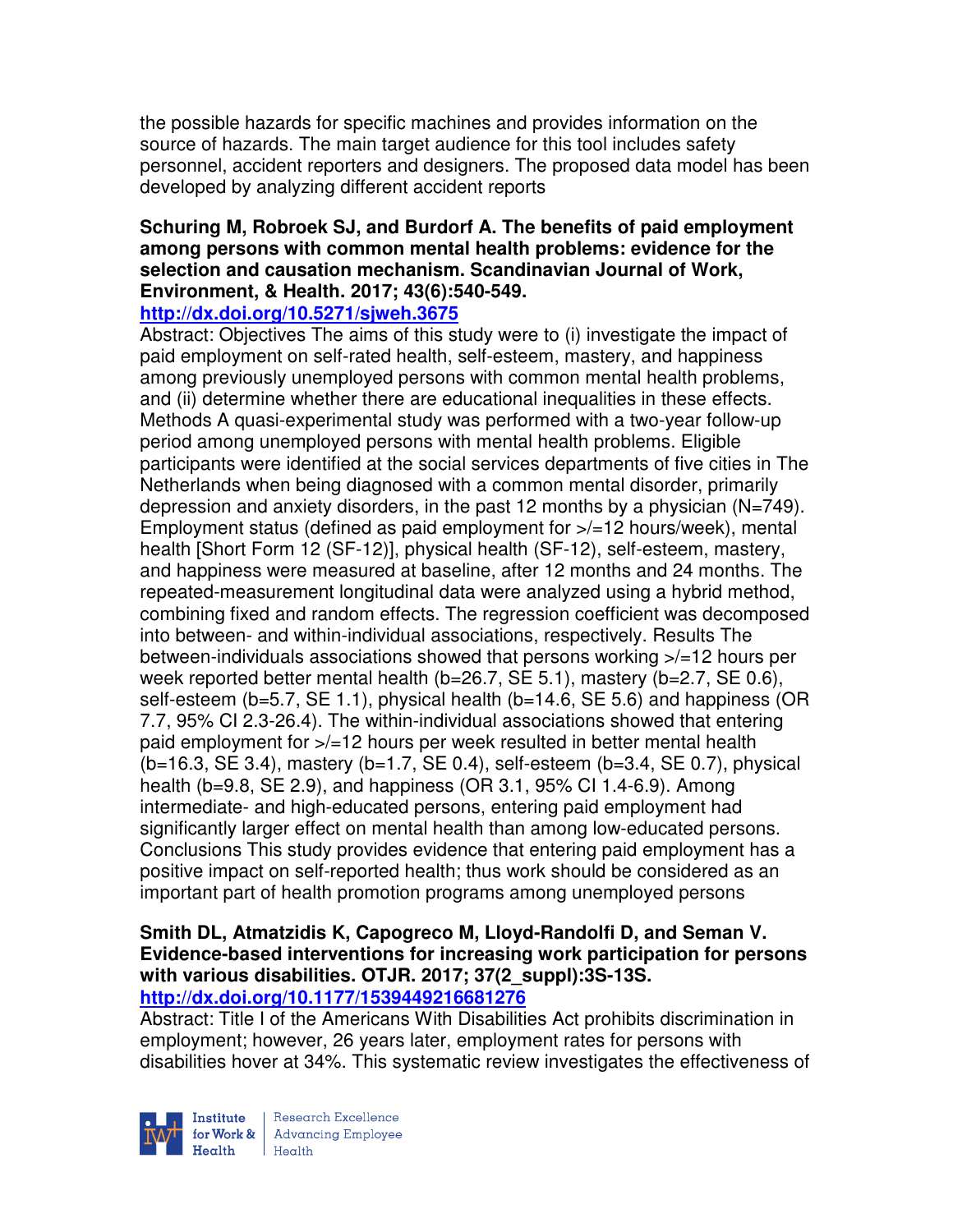evidence-based interventions to increase employment for people with various disabilities. Forty-six articles met the inclusion criteria for evidence-based interventions. The majority of studies assessed interventions for persons with mental health disabilities. Strong evidence was found for ongoing support and work-related social skills training prior to and during competitive employment for persons with mental health disabilities. Moderate evidence supported simulation and use of assistive technology, especially apps for cueing and peer support to increase work participation for persons with intellectual disabilities, neurological/cognitive disabilities, and autism spectrum disorder. Many of the strategies to increase work participation were appropriate for occupational therapy intervention. Suggestions were made for research, specifically looking at more rigorous evaluation of strategies in the long term

#### **Sullivan M, Adams H, Thibault P, Moore E, Carriere JS, and Lariviere C. Return to work helps maintain treatment gains in the rehabilitation of whiplash injury. Pain. 2017; 158(5):980-987.**

## **http://dx.doi.org/10.1097/j.pain.0000000000000871**

Abstract: This study examined the relation between return to work and the maintenance of treatment gains made over the course of a rehabilitation intervention. The study sample consisted of 110 individuals who had sustained whiplash injuries in rear collision motor vehicle accidents and were work-disabled at the time of enrolment in the study. Participants completed pre- and posttreatment measures of pain severity, disability, cervical range of motion, depression, posttraumatic stress symptoms, and catastrophizing. Pain severity was assessed again at 1-year follow-up. At 1-year follow-up, 73 participants had returned to work and 37 remained work-disabled. Analyses revealed that participants who returned to work were more likely to maintain treatment gains (77.5%) than participants who remained work-disabled (48%), chi = 6.3,  $P <$ 0.01. The results of a regression analysis revealed that the relation between return to work and the maintenance of treatment gains remained significant (beta  $= 0.30$ ,  $P < 0.01$ ), even when controlling for potential confounders such as pain severity, restricted range of motion, depression, and pain catastrophizing. The Discussion addresses the processes by which prolonged work-disability might contribute to the failure to maintain treatment gains. Important knowledge gaps still remain concerning the individual, workplace, and system variables that might play a role in whether or not the gains made in the rehabilitation of whiplash injury are maintained. Clinical implications of the findings are also addressed

## **Watson B and Osberg L. Healing and/or breaking? The mental health implications of repeated economic insecurity. Social Science and Medicine. 2017; 188:119-127.**

## **http://dx.doi.org/10.1016/j.socscimed.2017.06.042**

Abstract: Current literature confirms the negative consequences of contemporaneous economic insecurity for mental health, but ignores possible implications of repeated insecurity. This paper asks how much a person's history